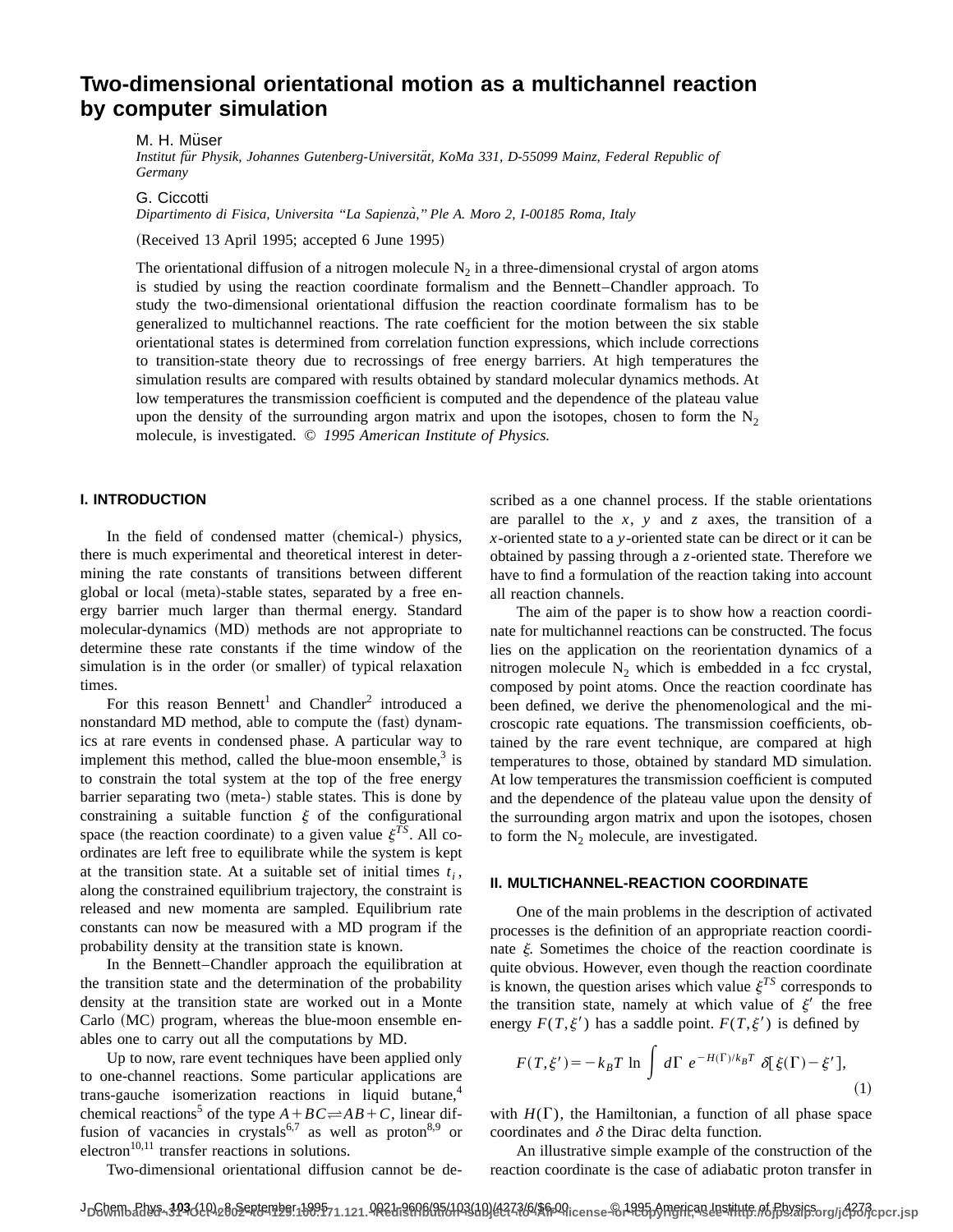

FIG. 1. Minimal total potential  $V_0$  (in units of Kelvin) for fixed orientations, defined by the angles  $\vartheta$  and  $\varphi$ .

a linear molecule (whose orientation defines the *z* axes), where a suitable choice of  $\xi$  is the quantum mechanical expectation value of the protons *z* operator for a given configuration of the solvent molecules. $\frac{8}{3}$  In the case of homonuclear molecules  $\xi^{TS}=0$ , due to inversional symmetry, while for heteronuclear molecules  $\xi^{TS}$  would have to be determined numerically by an estimation of the probability density  $p(\xi)$ , which, in statistical mechanics, is given by

$$
p(\xi) = e^{-\beta[F(T,\xi)]} \bigg/ \int d\xi' e^{-\beta[F(T,\xi')]}. \tag{2}
$$

The value of  $\xi$ , where  $p(\xi)$  has a minimum correspond to the value of  $\xi^{TS}$ . For an efficient way to compute  $F(T,\xi)$  see Ref. 2 for the Bennett–Chandler approach and Refs. 3, 12 for the blue-moon ensemble.

In the case of two-dimensional orientational diffusion the reaction coordinate should be closely related to the angles  $\vartheta$  and  $\varphi$ , describing the orientation of the rotator impurity. To fix the ideas we choose the same model of a recent Monte Carlo study, $^{13}$  where the orientational degrees of freedom had been treated in a classical and quantum mechanical way. The preferred orientations of the molecule have been detected for  $\vartheta = \pi/2$  with  $\varphi = 0$ ,  $\pi$ , for  $\vartheta = \pi/2$  with  $\varphi = \pi/2$ ,  $3\pi/2$ , and for  $\vartheta=0$ ,  $\pi$ . Hence, the states will be classified as *x*, *y*, and *z* oriented states and the orientational diffusion will be described by a multichannel process. We do not distinguish between  $+x$  and  $-x$  oriented states, because of the inversional symmetry of the nitrogen molecule. Thus the number of stable states to be taken into account is automatically reduced from six to three.

The first step in finding the reaction coordinate—in this case a function of  $\vartheta$  and  $\varphi$ —is to find the saddlepoint or better the saddlelines of the free energy surface. In general, this has to be done numerically. In our case, it is sufficient to take advantage of the cubic symmetry. The transition lines can be only at  $x^2 = y^2$ ,  $z^2 = x^2$ , and  $y^2 = z^2$ , whereby *x*, *y*, and *z* are the Cartesian components of the normalized vector, indicating the direction of the molecule. In order to demonstrate the cubic symmetry, we plot the total potential  $V_0$  as a function of  $\vartheta$  and  $\varphi$  in Fig. 1, whereby the translational coordinates are chosen such that the total potential energy is minimized. Note, that at low temperatures  $V_0(\vartheta,\varphi)$  is closely related to the free energy  $F(T, \vartheta, \varphi)$ , because the integration over the translational degrees of freedom reduces to Gaussian integrals. In Fig. 1, it can be seen, that one barrier is located at  $\varphi = \pi/4$ , in other words it is located at  $x^2 = y^2$ .

Now the three stable states can be defined. It is convenient to call a state

x oriented if : 
$$
x^2 > y^2
$$
 and  $x^2 > z^2$ ,  
\ny oriented if :  $y^2 > z^2$  and  $y^2 > x^2$ ,  
\nz oriented if :  $z^2 > x^2$  and  $z^2 > y^2$ . (3)

With this in mind, it is furthermore possible to define a function  $\tilde{\xi}$  describing direct transitions. This function is only an intermediate step toward producing one scalar reaction coordinate. Keeping in mind, that the *xy* transition across the line  $x^2 = y^2$  has to fulfill  $z^2 < x^2$  and  $z^2 < y^2$  a suitable choice of  $\tilde{\xi}$ is

$$
\tilde{\xi} = \begin{cases}\n x^2 - y^2 & \text{for } z^2 < x^2 \text{ and } z^2 < y^2, \\
y^2 - z^2 & \text{for } x^2 < y^2 \text{ and } x^2 < z^2, \\
z^2 - x^2 & \text{for } y^2 < z^2 \text{ and } y^2 < x^2,\n\end{cases}
$$
\n(4)

which represent the *xy*, *yz*, and *zx* transitions respectively in the same interval  $(-1,1)$ . Now, to disentangle the range of values representing the three transitions, let us simply introduce suitable constants  $\xi_{xy}^{\sharp}$ ,  $\xi_{yz}^{\sharp}$ , and  $\xi_{zx}^{\sharp}$ . By choosing

$$
\xi_{xy}^{\sharp} = 0, \xi_{yz}^{\sharp} = -2, \xi_{zx}^{\sharp} = 2 \tag{5}
$$

and

$$
\xi = \begin{cases} \xi_{xy}^{\sharp} + x^2 - y^2 & \text{for } z^2 < x^2 \text{ and } z^2 < y^2, \\ \xi_{yz}^{\sharp} + y^2 - z^2 & \text{for } x^2 < y^2 \text{ and } x^2 < z^2, \\ \xi_{zx}^{\sharp} + z^2 - x^2 & \text{for } y^2 < z^2 \text{ and } y^2 < x^2, \end{cases}
$$
 (6)

one is now able to characterize the orientational state of the system by the value of the function  $\xi$ . The scalar reaction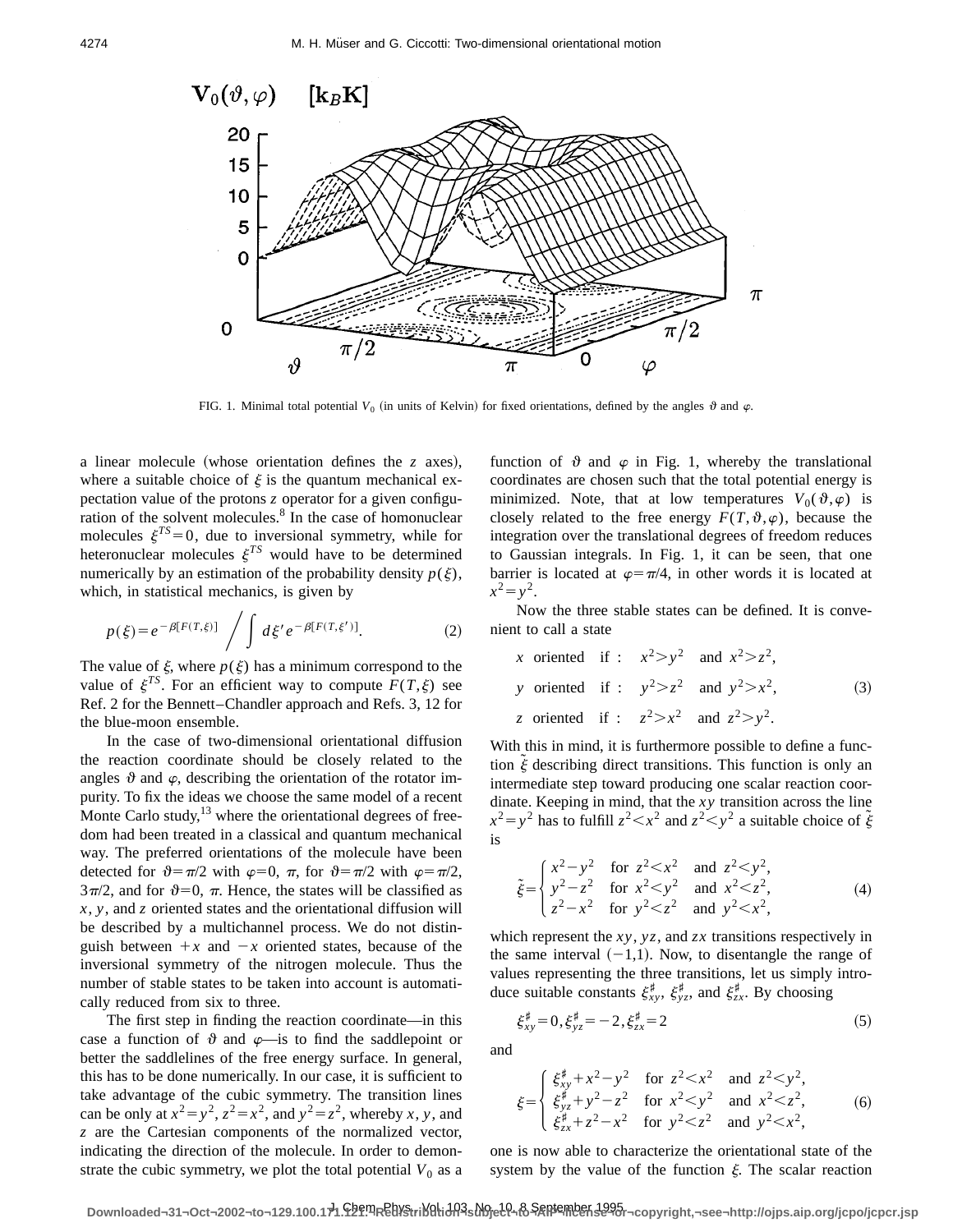coordinate  $\xi$ , which describes uniquely the oriented state of the system, can now be written in compact form as

$$
\xi = (\xi_{xy}^{\sharp} + x^2 - y^2) \theta(x^2 - z^2) \theta(y^2 - z^2) + (\xi_{yz}^{\sharp} + y^2 - z^2) \times \theta(y^2 - x^2) \theta(z^2 - x^2) + (\xi_{zx}^{\sharp} + z^2 - x^2) \theta(z^2 - y^2) \times \theta(x^2 - y^2),
$$
\n(7)

with  $\theta(\bullet)$  the Heavyside step function.

 $\xi$  is a function, that maps the sphere on a line in the following manner: If  $\xi=0$  the system is on the *x*-*y* transition line, for  $0<\xi<2$  it is in an *x*-oriented state, for  $-2<\xi<0$  a *y*-oriented state is found, and so on. According to these remarks, the probabilities  $c_x$ ,  $c_y$ , and  $c_z$ , that the system is either in a *x*, *y*, or *z* oriented state, have to be written as

$$
c_x = \langle \theta_x \rangle \quad \text{with} \quad \theta_x = \theta(\xi) \theta(2 - \xi),
$$
  
\n
$$
c_y = \langle \theta_y \rangle \quad \text{with} \quad \theta_y = \theta(2 + \xi) \theta(-\xi),
$$
  
\n
$$
c_z = \langle \theta_z \rangle \quad \text{with} \quad \theta_z = \theta(\xi - 2) + \theta(-\xi - 2),
$$
  
\n(8)

where  $\langle \bullet \rangle$  denotes a thermodynamical averaging according to the relevant ensemble and where  $i=1,2,3$  can be used instead of *x*, *y*, *z* so that  $\Sigma_i c_i = 1$ .

On the transition lines  $\xi$  is not defined at the eight points, where  $x^2 = y^2 = z^2$ . On the rest of the unity sphere this function is not defined either for the lines  $x^2 > y^2 = z^2$  and permutations of this equation. Since a point on a line and a line on a surface have both zero measure, it is sufficient, that  $\xi$  is well defined at all other points, in order to get well-defined averages in a computer simulation.

Equation  $(8)$  gives an instruction on how to measure the concentrations of the orientational states with the help of the reaction coordinate. Hence the formalism of rate equation for the one channel reactions can now be easily extended to the multichannel case.

#### **III. RATE EQUATIONS**

The phenomenological rate equation, which is a linearized version of the master equation, can be written down formally for any multichannel reaction:

$$
\dot{c}_i = \sum_{j=1}^n K_{ij} c_j \quad \text{with} \quad K_{ij} = -\sum_{l=1}^n k_{il} \delta_{ij} + k_{ji}, \tag{9}
$$

with  $c_i$  the probability for the system to be in the state  $i$  and  $K_{ii}$  the  $(i, j)$  component of the phenomenological rate constant matrix  $K$ .  $k_{ii}$  gives the probability, per unit time, that the system goes from  $j$  to  $i$ , if it is located at  $j$ . In the following discussion, the  $c_i$ 's are assumed to be expressed by the reaction coordinate Eq.  $(8)$ .

If the system has been pertubated by an external force at times  $t<0$ , the initial deviation  $\Delta c_i(t=0)$  of  $c_i(t)$  with respect to its equilibrium value  $c_i^{eq}$  will decay according to

$$
\Delta c_{i \le n}(t) = \sum_{j=1}^{n-1} (e^{-\tilde{K}t})_{ij} \Delta c_j(0),
$$
\n(10)

where one has to taken into account that  $\sum_{i=1}^{n} \Delta c_i(t) = 0$ .

In a microscopic approach, a Green–Kubo relation $14$  can be used to express the dissipative response to external perturbations by spontaneous fluctuations in thermal equilibrium. If the external perturbation  $H_p$ , given by  $H_p$  $=\sum_{j=1}^{n-1} \delta \mu_j \theta_j \theta(-t)$ , is switched off at time  $t=0$ , than the dissipative response of the system is

$$
\Delta c_{i < n}(t) = -\beta \sum_{j=1}^{n-1} \tilde{G}_{ij}(t) \delta \mu_j \quad \text{with}
$$
\n
$$
\tilde{G}_{ij}(t) = \langle \Delta \theta_i(t) \Delta \theta_j(0) \rangle,\tag{11}
$$

where the matrix  $G_{ij}(t=0)$  is invertible. All  $\delta \mu_j$ 's can be expressed by inverting the matrix  $G(t)$  at time  $t=0$ :

$$
\delta \mu_{j < n} = -k_B T \sum_{i=k}^{n-1} \tilde{G}_{jk}^{-1}(0) \Delta c_k(t=0). \tag{12}
$$

Inserting Eq.  $(12)$  in Eq.  $(11)$  yields:

$$
\Delta c_{i < n}(t) = \sum_{j=1}^{n-1} \sum_{k=1}^{n-1} \tilde{G}_{ij}(t) \tilde{G}_{ij}^{-1}(0) \Delta c_k(0). \tag{13}
$$

Remember that  $\Delta c_n(t)$  is given by  $1 - \sum_{i=1}^{n-1} \Delta c_i(t)$ , so that the dissipative response is completely described by Eq.  $(13)$ .

Equation  $(13)$  already tells us, how to compute the phenomenological rate constant matrix  $\bar{K}$ , defined in Eq.  $(10)$ , by standard MD simulation. If the motion is activated, then a time scale separation between the relaxation processes and other internal degrees of freedom exists, and the phenomenological  $K_{ij}$ 's are given by the plateau values of the time derivatives (with opposite sign) of Eq.  $(13)$  by:<sup>2,15</sup>

$$
\tilde{K}_{ij}(t) = -\frac{\partial}{\partial t} \sum_{k=1}^{n-1} \tilde{G}_{ik}(t) \tilde{G}_{kj}^{-1}(0),
$$
\n(14)

or else, performing the time derivative, by

$$
\tilde{K}_{ij}(t) = \sum_{k=1}^{n-1} \langle \Delta \theta_i(t) \Delta \dot{\theta}_k(0) \rangle \tilde{G}_{kj}^{-1}(0). \tag{15}
$$

## **IV. APPLICATION TO TWO-DIMENSIONAL ORIENTATIONAL MOTION**

In this section, the discussion is restricted to the example of a  $N_2$  impurity in a fcc argon crystal. The phenomenological rate equation can be simplified because of the cubic symmetry, which leads to  $k_{xy} = k_{zx}$ =etc. If, furthermore, it is used, that  $c_x + c_y + c_z = 1$ , the phenomenological rate equation, Eq.  $(9)$ , becomes diagonal:

$$
\dot{c}_i(t) = -\frac{2}{3}kc_i + \frac{1}{3}k(1-c_i) \quad \text{with } k = 3k_{xy}. \tag{16}
$$

From this differential equation it is easy to see, that

$$
\Delta c_i(t) = e^{-kt} \Delta c_i(0) \quad \text{with} \quad c_i^{\text{eq}} = \frac{1}{3}.\tag{17}
$$

The phenomenological rate constant  $k$ , defined in Eq.  $(16)$ , has obviously the meaning of an inverse relaxation time.

In the microscopic formulation, *k* has to be replaced by a time-dependent  $k(t)$ , whose plateau value at small times corresponds to  $k$ . To do this, we use Eq.  $(15)$  and the fact that, due to  $G_{xx}(t) + G_{xy}(t) + G_{xz}(t) = 0$  and  $G_{xy} = G_{xz}$  (cubic symmetry), the off diagonals of  $G_{ij}(t)$  are equal to  $-G_{ii}(t)$ / 2. This leads to

$$
k(t) = \langle \Delta \theta_i(t) \Delta \dot{\theta}_i(0) \rangle / \langle \Delta \theta_i(0) \Delta \theta_i(0) \rangle \tag{18}
$$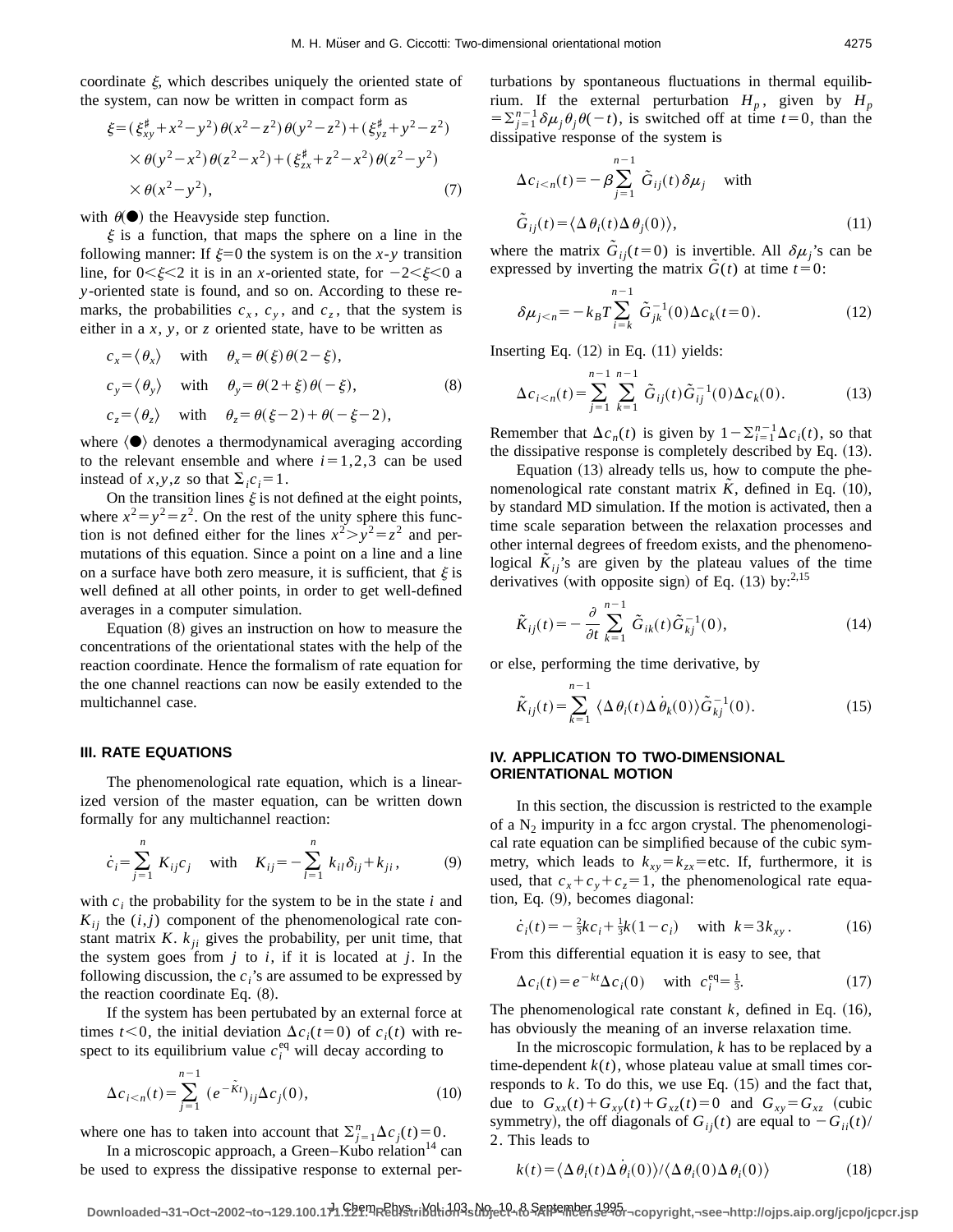*i* being either *x*, *y*, or *z*. For the next step,  $c_x = \frac{1}{3}$  is used and the definition of  $\theta_x$  in Eq. (8) is inserted in Eq. (18). This leads to

$$
k(t) = \frac{9}{2} [\langle \dot{\xi}(0) \Delta \theta(2 - \xi(0)) \Delta \theta_x(t) \rangle_{\xi=0} \cdot \langle \delta(\xi(0)) \rangle
$$
  
+ 
$$
\langle \dot{\xi}(0) \Delta \theta(\xi(0)) \Delta \theta_x(t) \rangle_{\xi=2} \cdot \langle \delta(2 - \xi(0)) \rangle ].
$$
  
(19)

 $\langle \bullet \rangle_{\xi=0}$  denotes a conditional average for  $\xi=0$  and  $\langle \delta \xi(0) \rangle$  is the probability density at the  $x-y$  transition. Both quantities have to be determined separately, according to the methods existing for one channel reactions. Of course, the analogous statements are valid for  $\langle \bullet \rangle_{\xi=2}$  and for  $\langle \delta(2-\xi(0)) \rangle$ .

Although only one transition coefficient  $k(t)$  is mentioned in Eq.  $(19)$ , we are clearly dealing with a multichannel reaction, because the first term of the right-hand side of Eq.  $(19)$  refers to the *x*-*y* transition and the second refers to the  $z-x$  transition. Furthermore the  $K(t)$  matrix can be reconstructed by just knowing the function  $k(t)$ , as in the phenomenological case.

The whole computational treatment can now be carried out as for the case of one channel reactions.

#### **V. COMPUTATION AND RESULTS**

The model system refers to a fcc argon crystal. One of its atoms is replaced by a  $N_2$  molecule. The molecule is treated as a rigid unit of two nitrogen atoms, separated by a distance  $d_{NN}$ =1.09 Å. Interaction takes place by the standard Lennard-Jones potential  $v(r) = 4\epsilon(\sigma/r)^{6}[(\sigma/r)^{6}-1]$ . The potential parameters have been chosen to be  $\epsilon_{ArAr}$ =0.927·10<sup>-21</sup> J,  $\epsilon_{ArN}$ =0.691×10<sup>-21</sup> J,  $\sigma_{ArAr}$ = 3.405 Å, and  $\sigma_{ArN}$ = 3.357 Å. If not mentioned otherwise, the masses are  $m_{Ar}$ =40 amu,  $m_N$ =18 amu, and the lattice constant is  $a_0 = 5.3$  Å.

Now, we briefly describe our implementation of the Bennett–Chandler approach. At the top of the above defined free energy barrier, the equilibration of the system is carried out within a Monte Carlo (MC) program. Every fifth MC step the whole configuration has been written out. Such a configuration is the input configuration of a MD program, in which the initial momenta are chosen according to the relevant equilibrium distribution. Functions of the type  $\dot{\xi}(0)\Delta\theta_x(\dot{\xi}(0))\theta_x(\xi(t))$ , see Eq. (18), have then be computed for every input configuration with four different initial momenta distributions. The total observation time is  $t_{obs} \approx 2 \times 10^{-12}$  s. We obtained small statistical error bars, being approximatively 1% large, by averaging 1000 configurations.

For the time propagation in the MD program, the Verlet algorithm has been used. The elementary time step has been chosen be  $\Delta t = 1.08 \times 10^{-14}$  s. The total computational effort for the determination of the full rate constant, containing the plateau value of the transmission coefficient, therefore corresponds to about 200 000-MD steps and 2500-MC steps.

The probability density at the transition state  $\langle \delta \xi(0) \rangle$ has been obtained by performing a quasiharmonic approximation of the translational degrees of freedom. This results in  $\exp[-\beta(F(T,\vartheta,\varphi)-F(T,0,0))] \approx \exp[-\beta(V_0(\vartheta,\varphi))$ 



FIG. 2. Probability density  $p(\xi)$  of the reaction coordinate at  $T=10$  K, obtained by MC simulation  $(200 000$  averages) and by the quasiharmonic approximation.

 $-V_0(0,0)$ ], with  $V_0(\vartheta,\varphi)$  the total potential for given  $\vartheta,\varphi$ and totally relaxed translational degrees of freedom, see below. Clearly, this relation completely breaks down at the solid–liquid phase transition, but in the solid phase, this approximation works surprisingly well, even at ''high'' temperatures, where the reorientational motion of the molecule will later turn out to be not activated, see Fig. 2.

The function  $V_0(\theta,\varphi)$  was obtained in a zero temperature MC program, chosing some representative values of  $\vartheta$ and  $\varphi$  for the (fixed) orientation of the N<sub>2</sub> molecule. The obtained values are fitted to the equation:

$$
V_0(\vartheta, \varphi) = V_0(0, 0) + a(1 - x^4 - y^4 - z^4)
$$
  
+ b(1 - x^6 - y^6 - z^6) + c(x^2y^2z^2), (20)

*x*, *y*, *z* being the components of the normalized director. Equation  $(20)$  can be interpreted as an expansion of the local cubic potential. The maximal relative error between the given values and the fit function is of the order of 2%. This procedure enables us to integrate functions as mentioned in Eq.  $(1)$  with a quasizero discretization error and with a quasizero statistical error.

We now present some results, obtained with the procedure defined above. At thermal energies, comparable to or higher than the free energy barrier, standard MD should be still sufficient to compute the rate constant  $k(t)$ . At these temperatures, one does not deal really with an activated process, but nevertheless the rare event technique can still be applied. Investigations at higher temperatures are therefore useful to check whether or not the rare event technique has been correctly implemented. They are also a test for the approximations, if present. In Fig. 3, we present  $k(t)$  for two different temperatures  $T=60$  K and  $T=20$  K. The two standard MD curves are obtained with a computational effort of 200 000-MD steps each. The CPU time needed for these computations at high temperatures compares to the CPU time needed for the ''rare event'' computations at any temperature.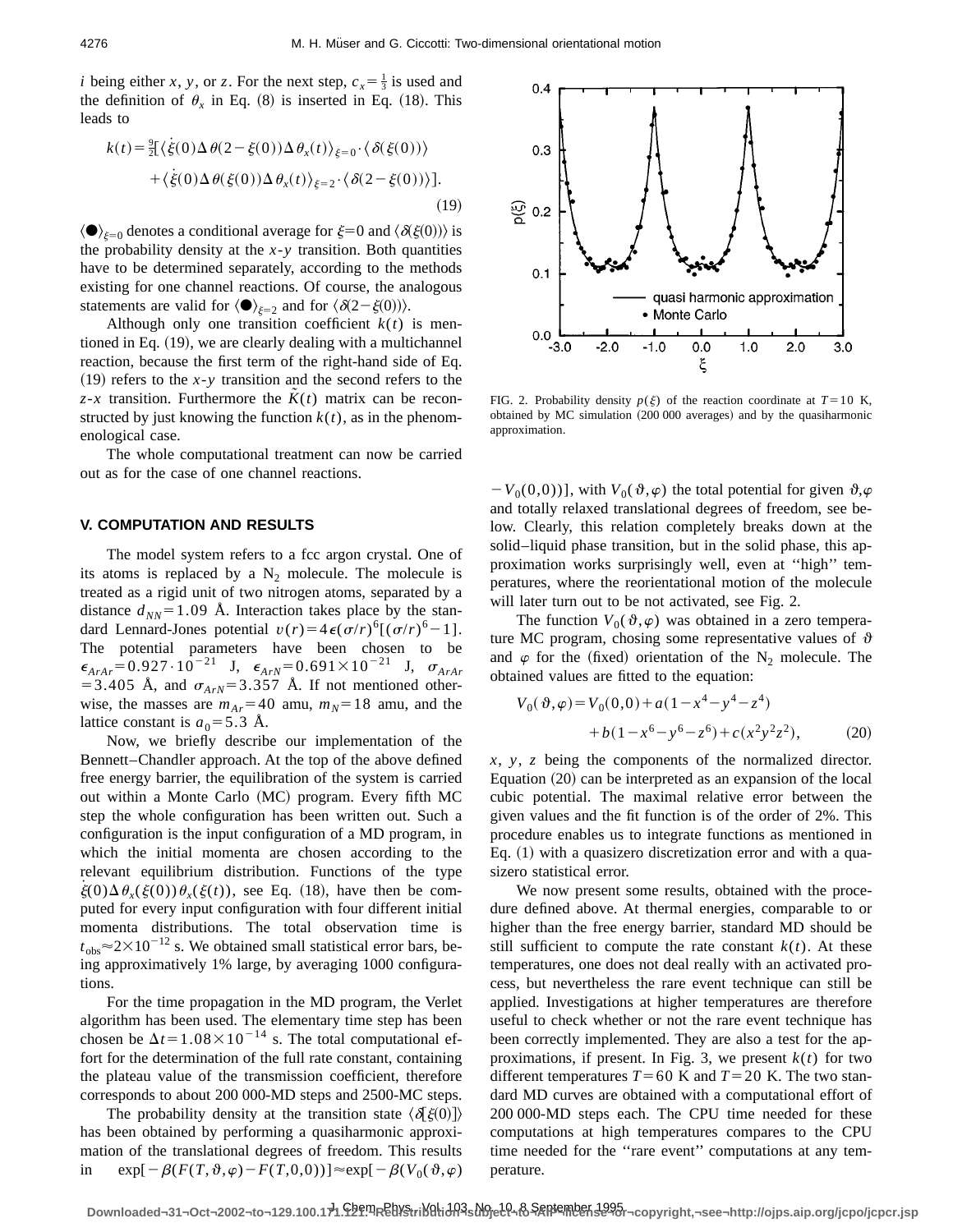

FIG. 3. The full rate constant  $k(t)$ , for  $T=60$  K and  $T=20$  K (inlet).

In Fig. 4, we present the transmission coefficient  $\kappa(t)$ , which is defined as

$$
\kappa(t) = k(t) / \lim_{t \to 0^+} k(t). \tag{21}
$$

The plateau value of  $\kappa(t)$  gives the deviations between the full rate constant and transition state theory value. In Fig. 4 we compare  $\kappa(t)$  for  $T=60, 20, 10, 5, 4, 2$  K, all obtained by the method presented and a statistical effort as mentioned above. A clear separation between molecular time scales and the reorientation time scale only is observable for temperatures,  $k_B T < 0.2 F(T, \xi^{TS}) \approx 3k_B K$ . Furthermore, we want to examine how the density influences the plateau value of  $k(t)$ . To do this, the temperature is fixed at  $T=2$  K and the lattice constant *a* is varied. We choose  $a=1.0$  and  $0.85a_0$ , with  $a_0 = 5.30$  Å, the experimentally observed lattice constant of pure argon at  $T=0$  K. In Fig. 5 we report the result. The plateau value of  $\kappa(t)$  only changes in the order of 5%, although the total potential energy of the dense crystal already is slightly positive. However, a drastic decrease of the microscopic time scale can be observed indicating an increased mechanical modulus. Also the plateau of  $\kappa(t)$  can be



FIG. 5. Same as Fig. 3 for low lattice constant  $a=0.87$  and high lattice constant  $a=1.00$ .  $a$  is measured in units of the experimentally observed lattice constant of pure argon at  $T=0$  K.

seen more clearly in the case of the low lattice constant. This means that the time scale separation is better.

We have also studied, at  $T=2$  K, the effect of the chosen isotope on the transmission coefficient. In order to obtain clear effects we choose very high and very low masses of the investigated isotopes, namely ten times bigger and ten times smaller than the mass of natural nitrogen. Even if such extreme cases of the N atom do not exist in nature, they can exist in a computer simulation. As demonstrated in Fig. 6, the high mass case results in a plateau value close to one, while in the low mass case it is close to  $\frac{1}{3}$ , which represents the lower bound due to the three times degenerated stable orientational state. One can conclude for the case of activated reorientational motion that the plateau value of  $\kappa(t)$  increases with increasing mass of the rotator impurity. This results in the following inequality for the isotope dependent full rate:



FIG. 4. The transmission coefficient,  $\kappa(t)$  [see Eq. (21)], for  $T=2, 5, 10$ , 20, 60 K.



FIG. 6. Same as Fig. 3 for various "isotopes" of the  $N_2$  molecule.

Downloaded¬31¬Oct¬2002¬to¬129.100.1对. PhyPAEBYStriNghidn<sup>3</sup>s Noject - & September 1995 - copyright,¬see¬http://ojps.aip.org/jcpo/jcpcr.jsp